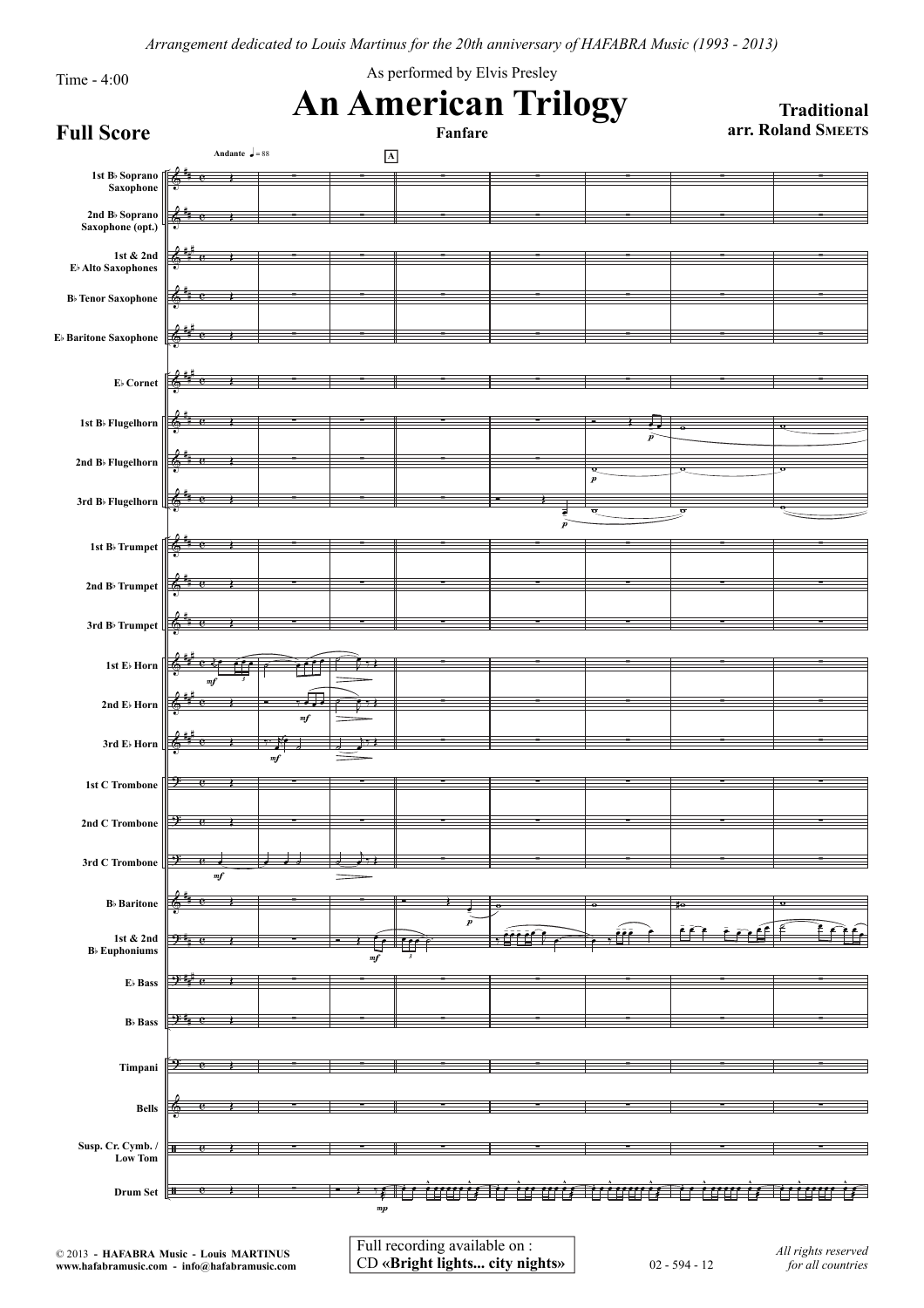

 $\blacklozenge$ WW.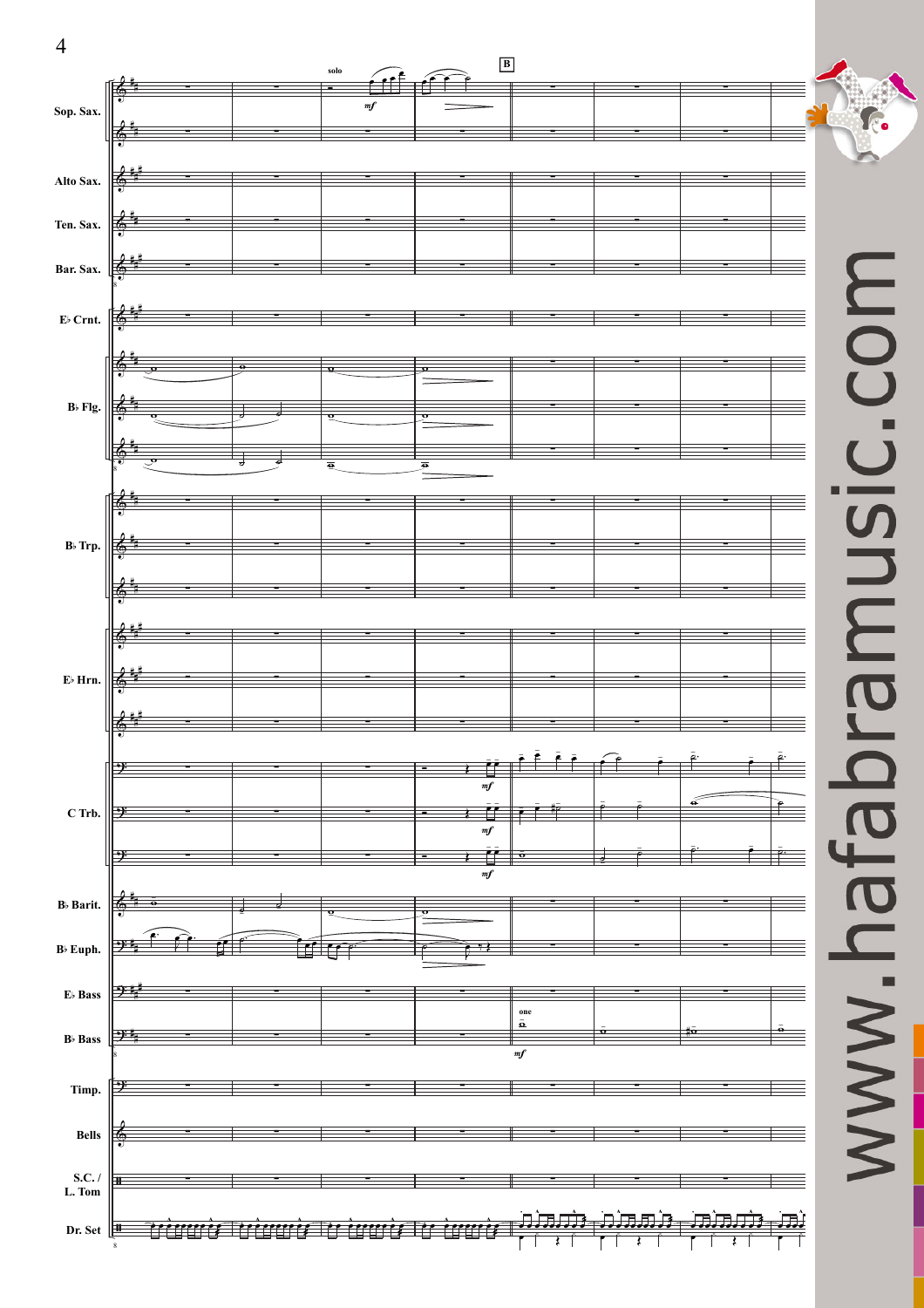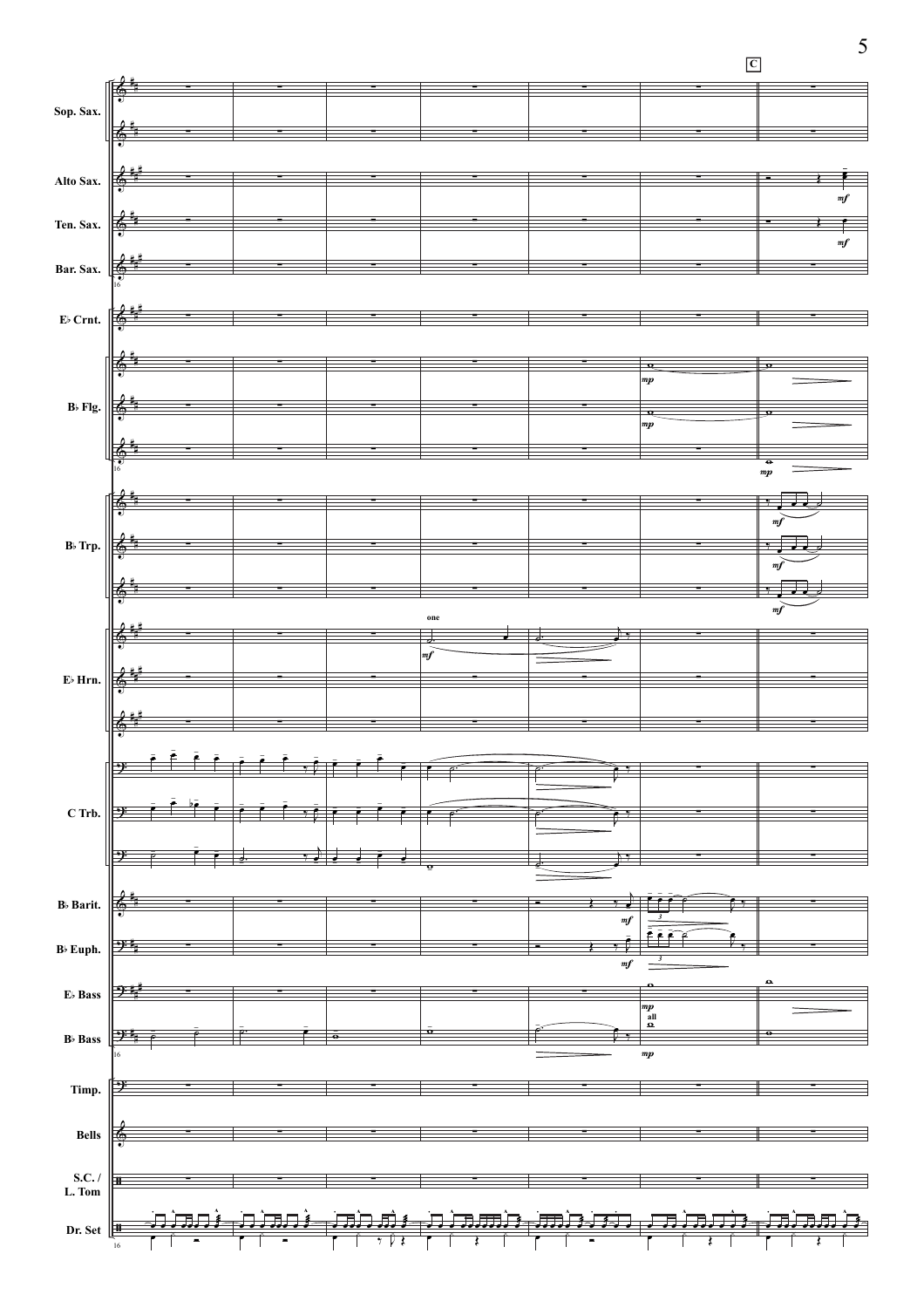

WW.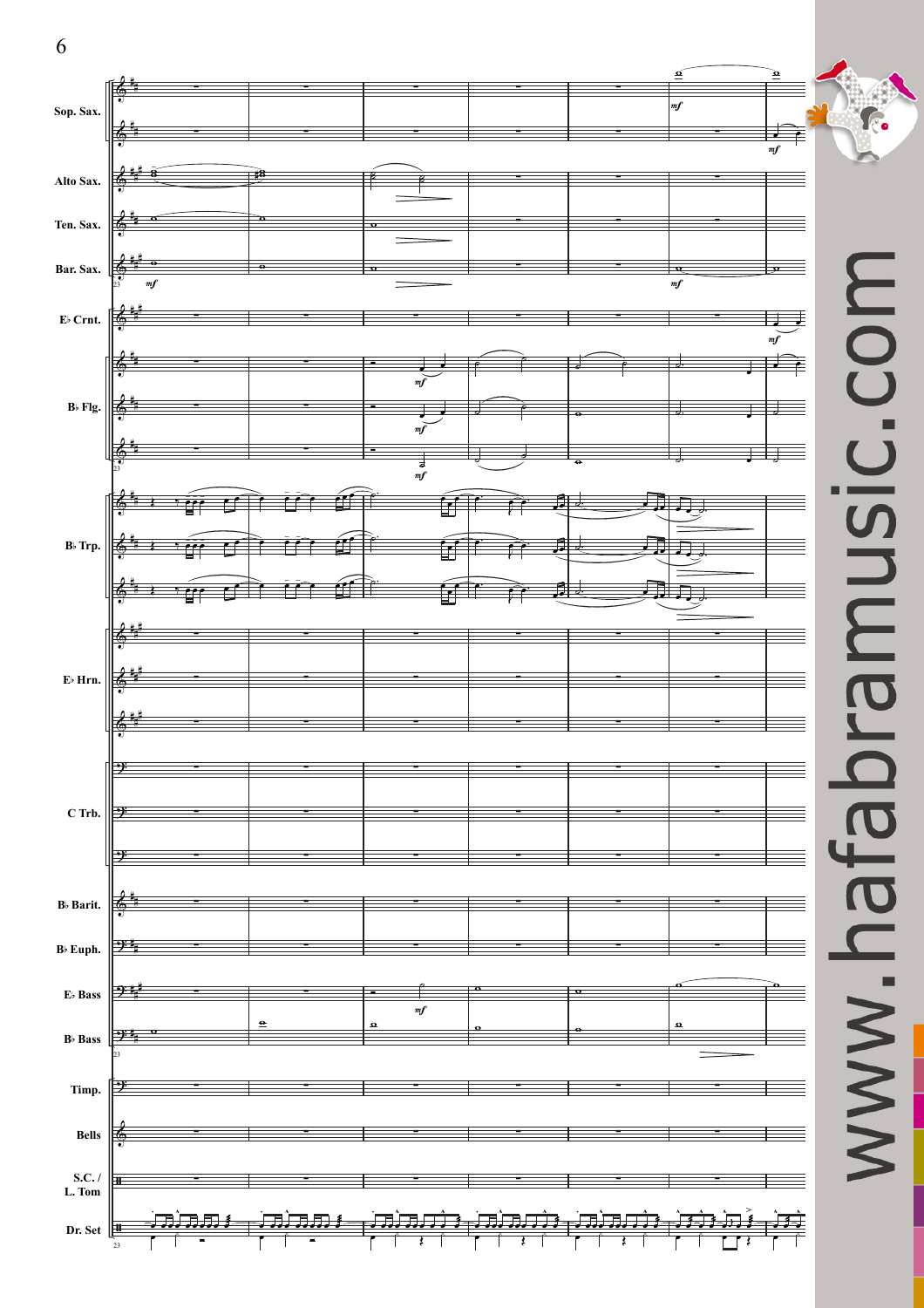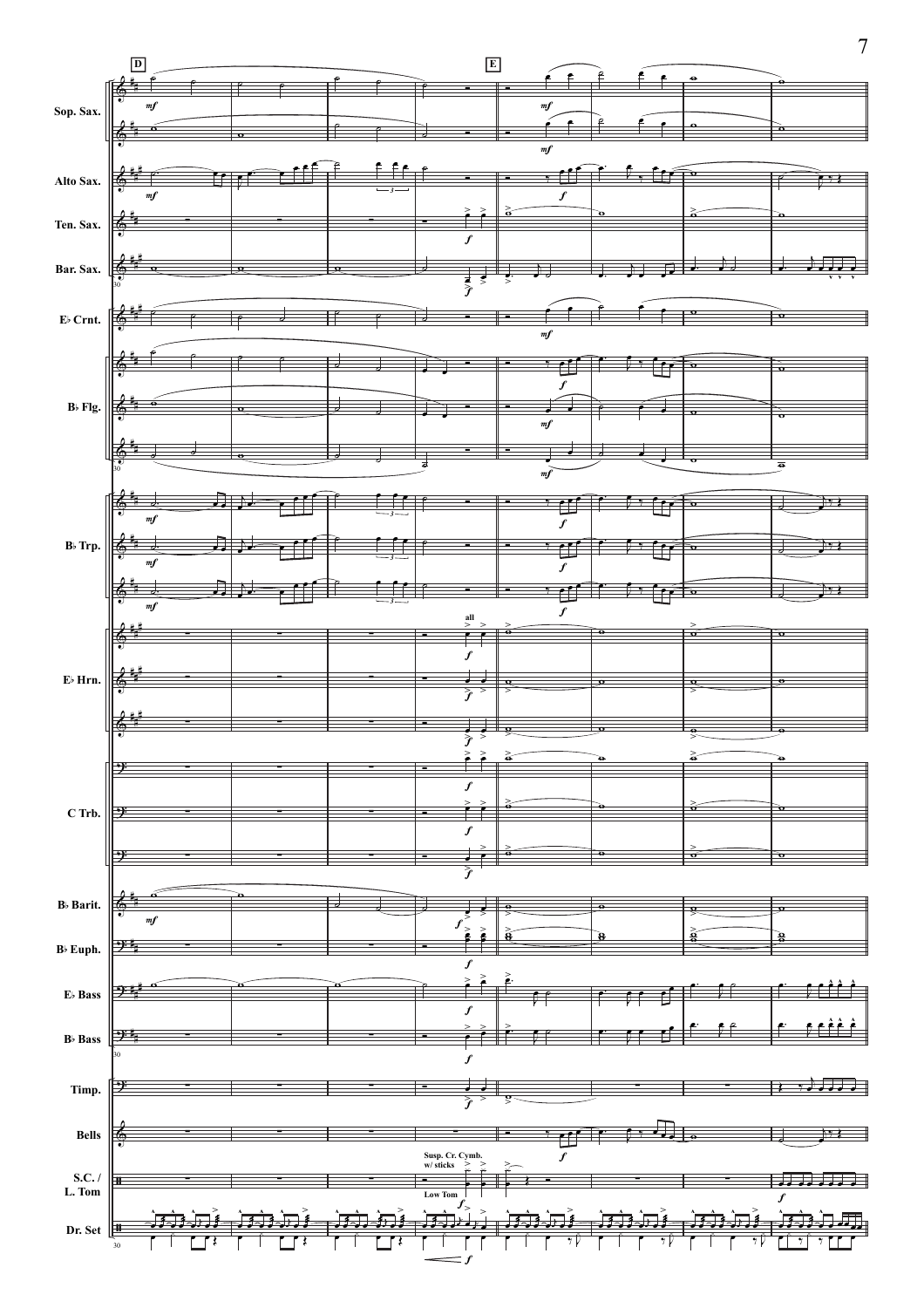

 $\overline{\textbf{C}}$ 

T.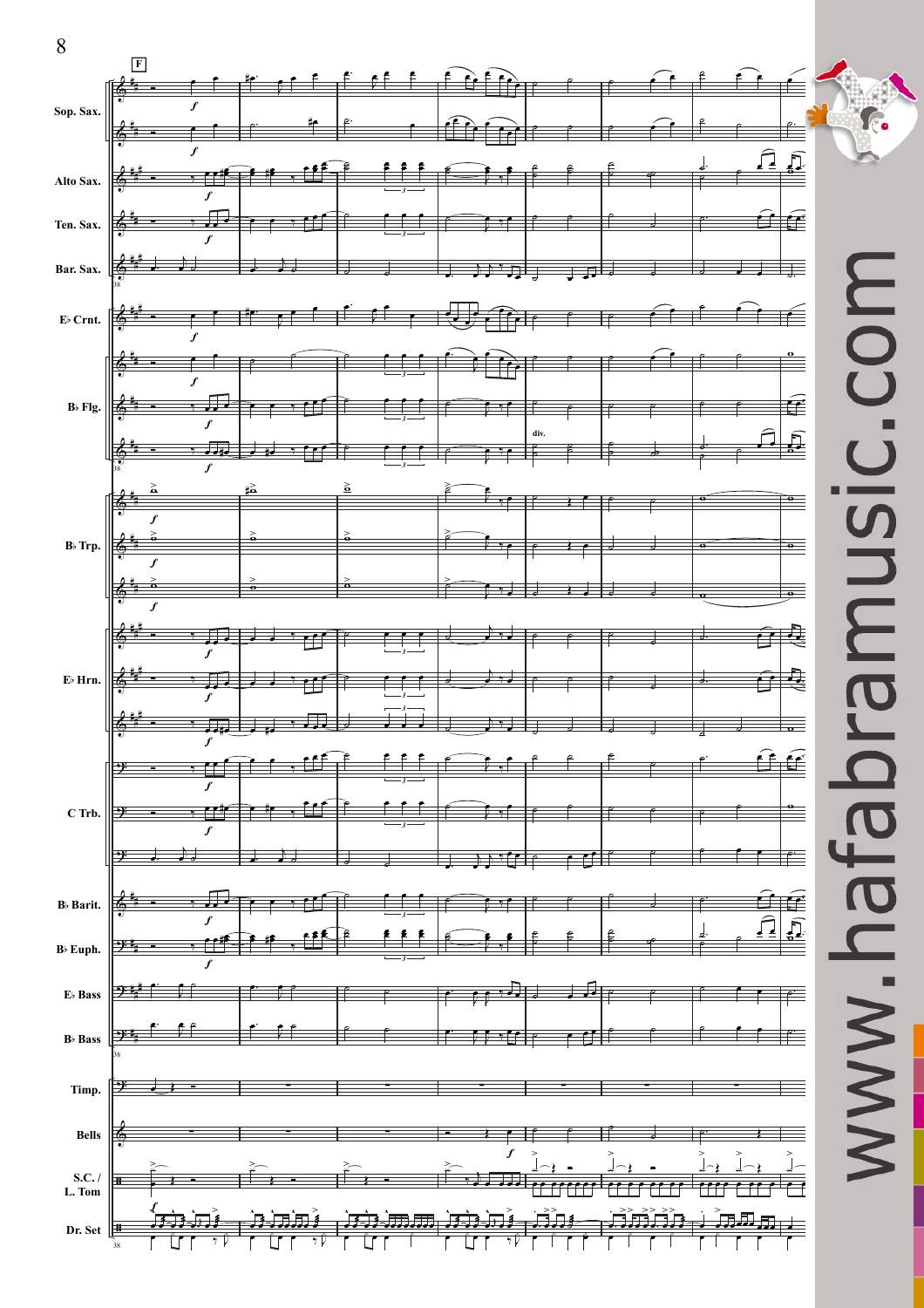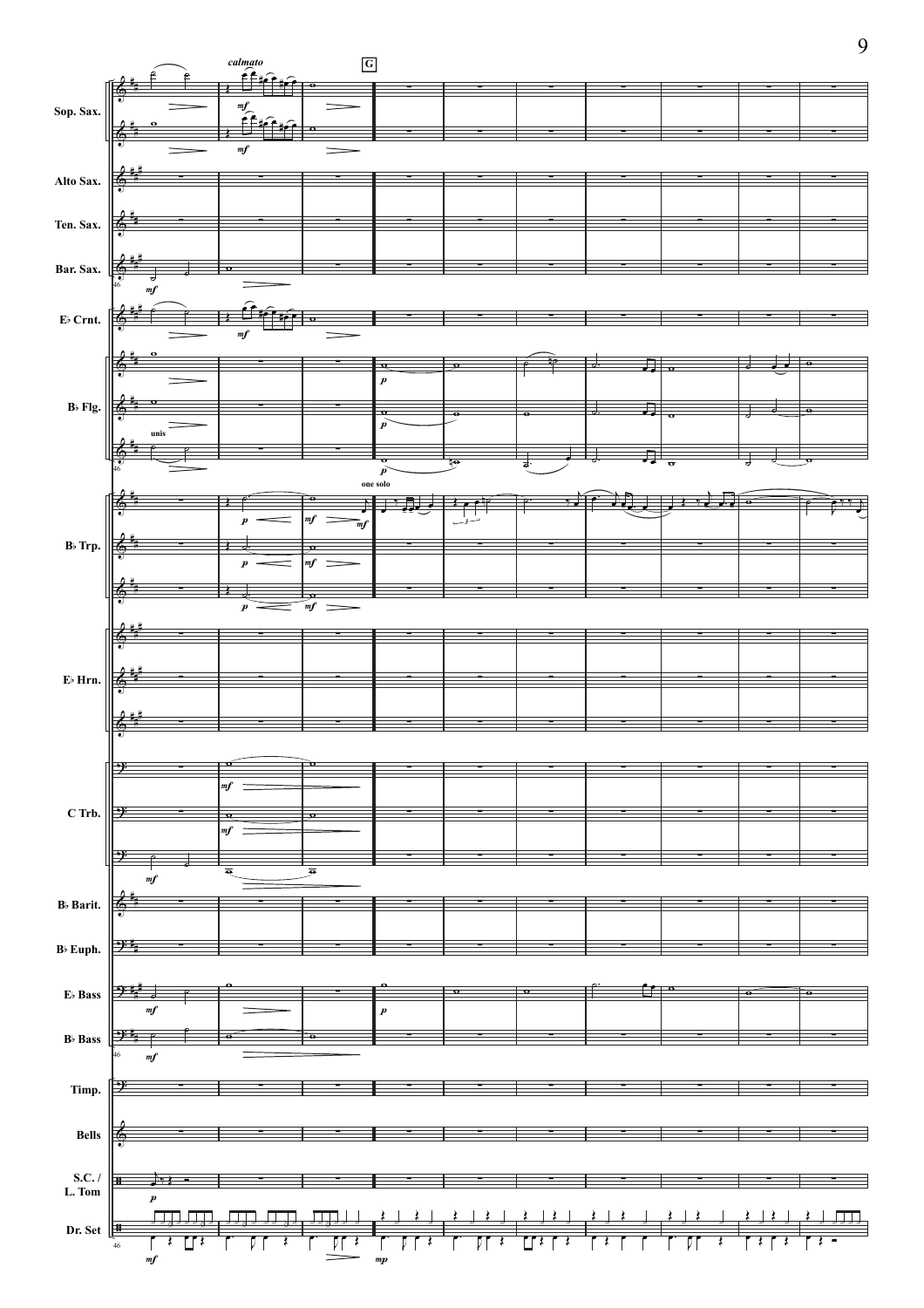

WW.l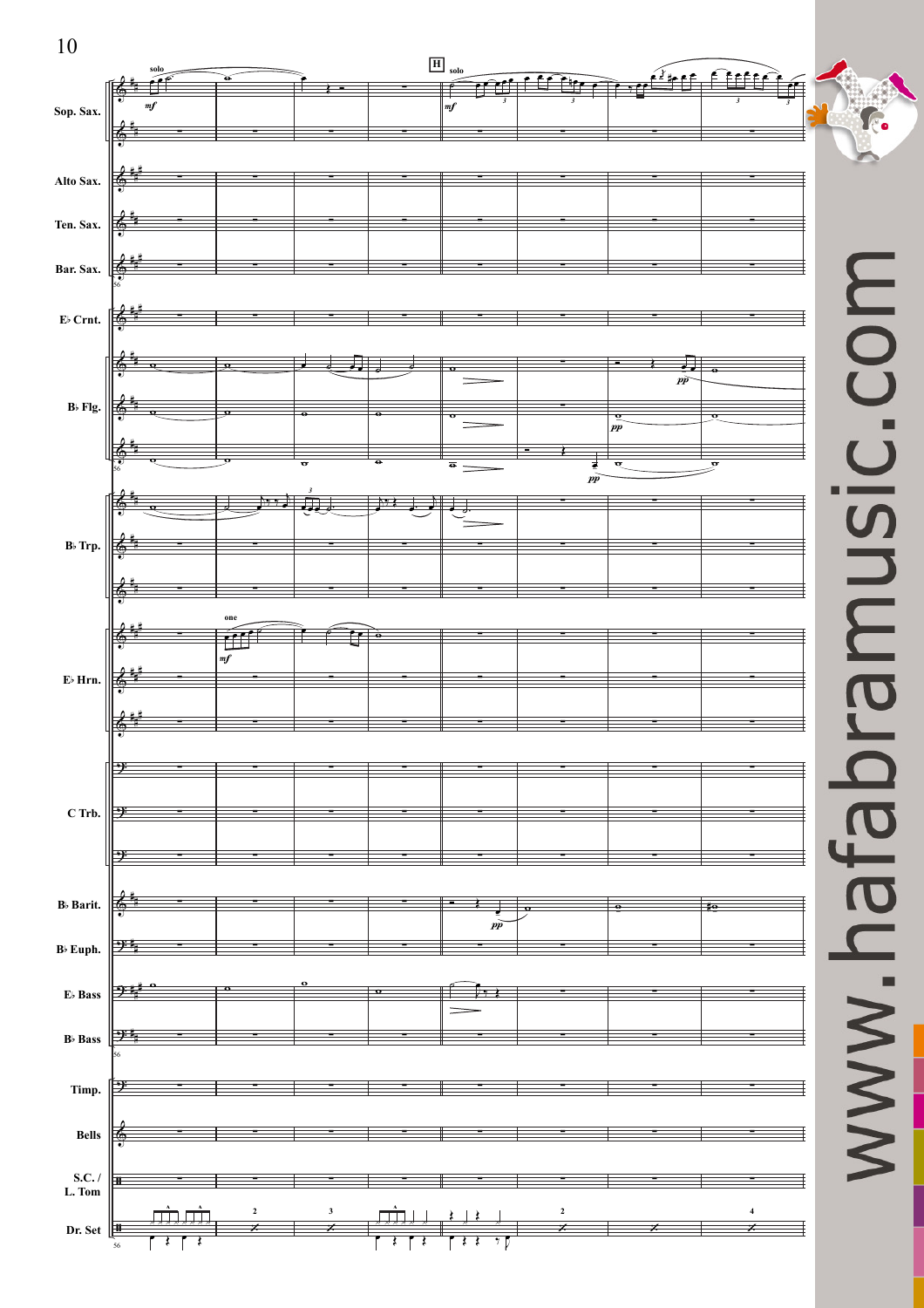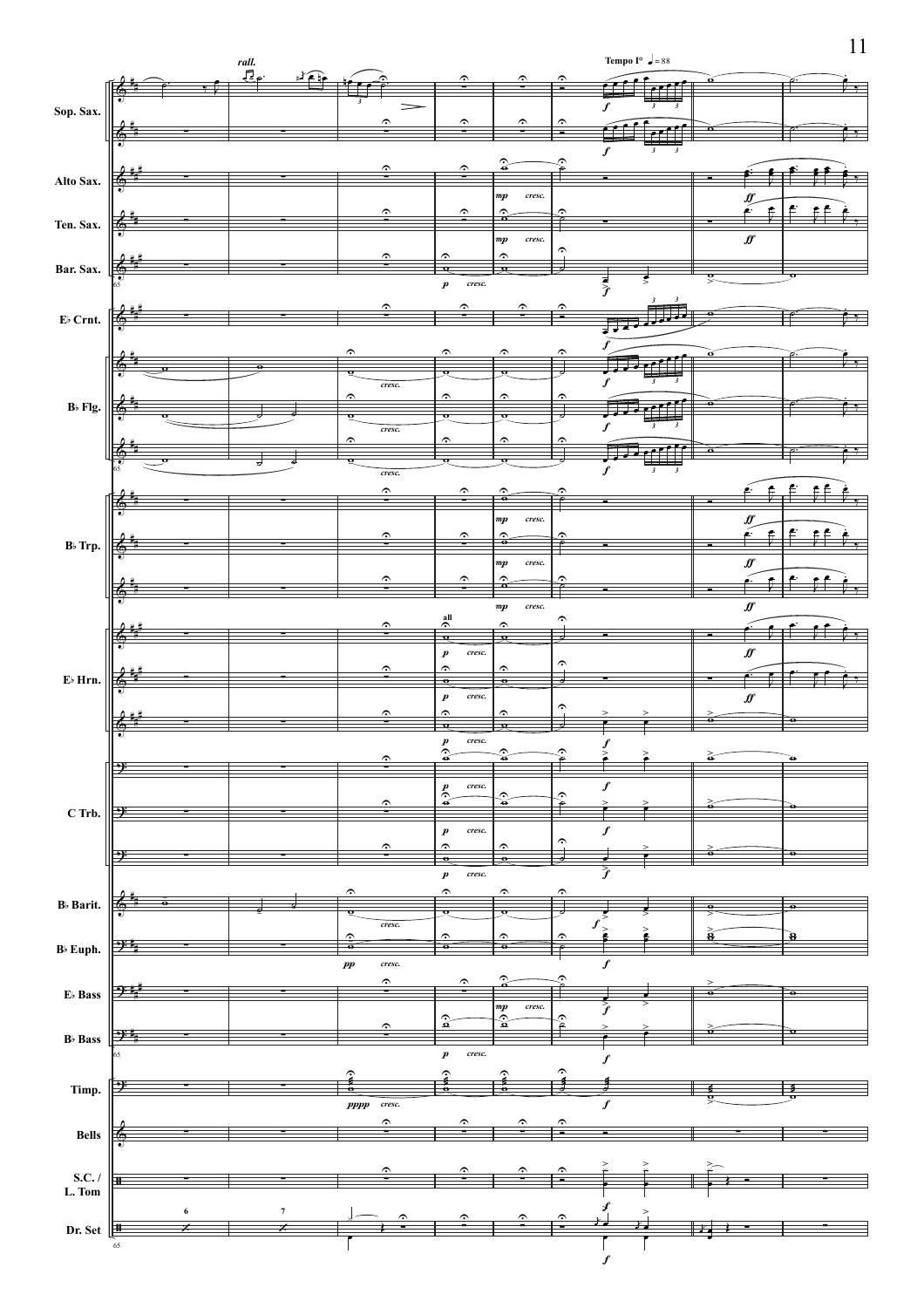

WWW.